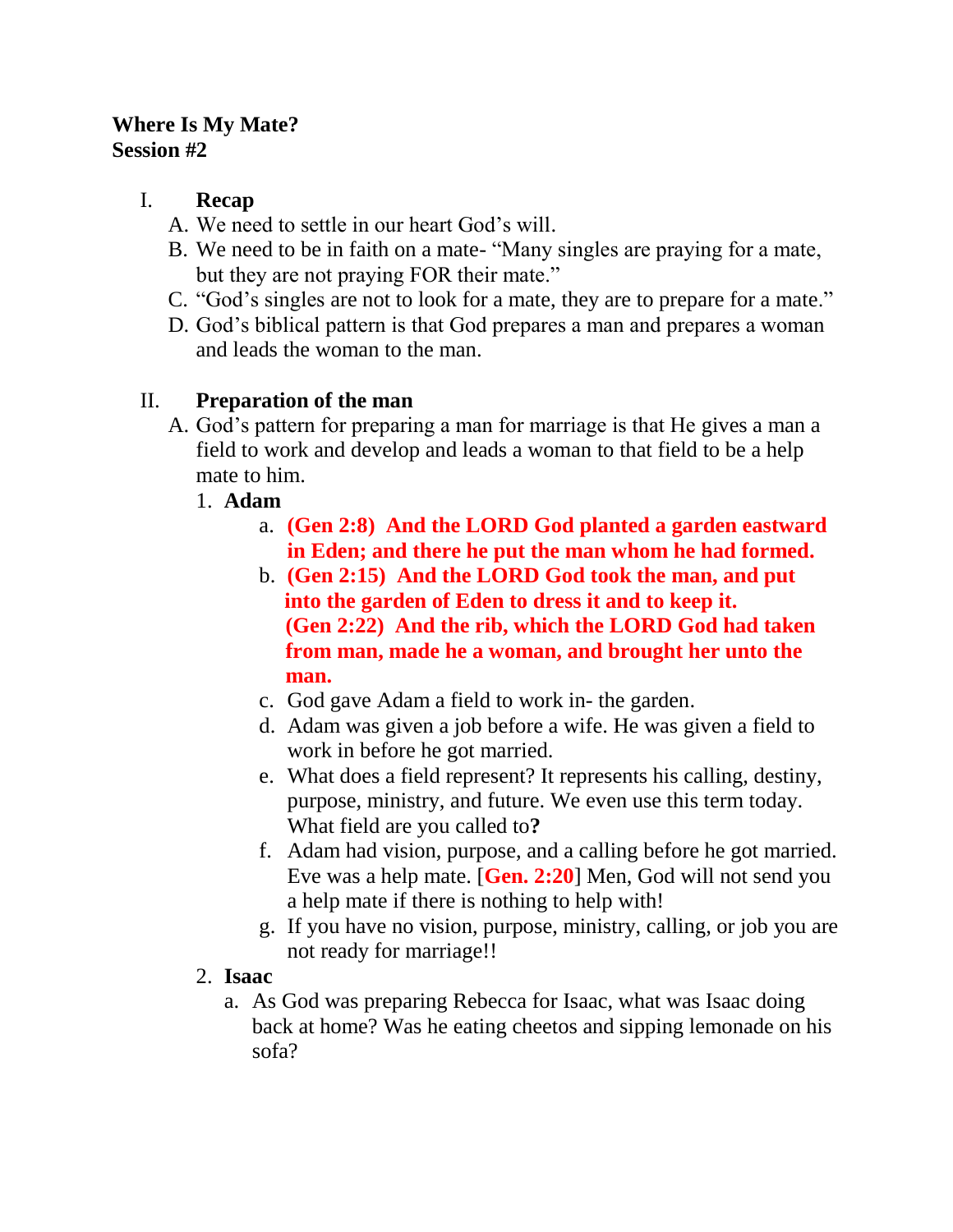- b. **(Gen 24:63) And Isaac went out to meditate in the FIELD at the eventide: and he lifted up his eyes, and saw, and, behold, the camels** *were* **coming.**
- c. Issac was not on his couch watching the NFL when Rebecca came. Where was he? He was in his **FIELD**! He was out in his field cultivating his relationship with God and probably praying over his business. His business was sheep and cattle in the field. As Isaac was occupied in his field he lifted up his eyes and saw the camels coming that brought him his wife.
- 3. **Boaz**
	- a. **(Rth 2:3) And she went, and came, and gleaned in the field after the reapers: and her hap was to light on a part of the FIELD** *belonging* **unto Boaz, who** *was* **of the kindred of Elimelech.**
	- b. Ruth was led by God to the **FIELD** of Boaz. Where was Boaz? He was in his field. He was fulfilling the calling of God in his life. He was an older gentleman. It is never too late for God to bring you a Ruth! Just keep working your field in faithfulness!
	- c. Boaz was a wealthy successful and wealthy man.
- 4. **(Pro 24:27) Prepare your work outside, and make it fit for yourself in the FIELD; and afterwards build your house.**
	- a. The wisdom of God is that a man is to prepare your work outside, and make it fit for yourself in the FIELD; and afterwards build your house.
	- b. **Prepare your work** the word "**work**" in Hebrew meansproperly *deputyship*, that is, **ministry**; generally *employment* c. **Make it fit**- the word "**fit**" in Hebrew- *be ready to become*
- 5. **Gen 27:27 And he came near, and kissed him: and he smelled the smell of his raiment, and blessed him, and said, See, the smell of my son** *is* **as the smell of a field which the LORD hath blessed: Gen 27:28 Therefore God give thee of the dew of heaven, and the fatness of the earth, and plenty of corn and wine:** 
	- a. Jacob was blessed because of the smell of the firstborn. We are too because of the smell of Jesus.
	- b. This verse talks about the field God has blessed. God has blessed the field he has called you to and he has anointed you to prosper in every way in the field of his calling.

## III. **How to find your field**

A. You find your field by answering these questions.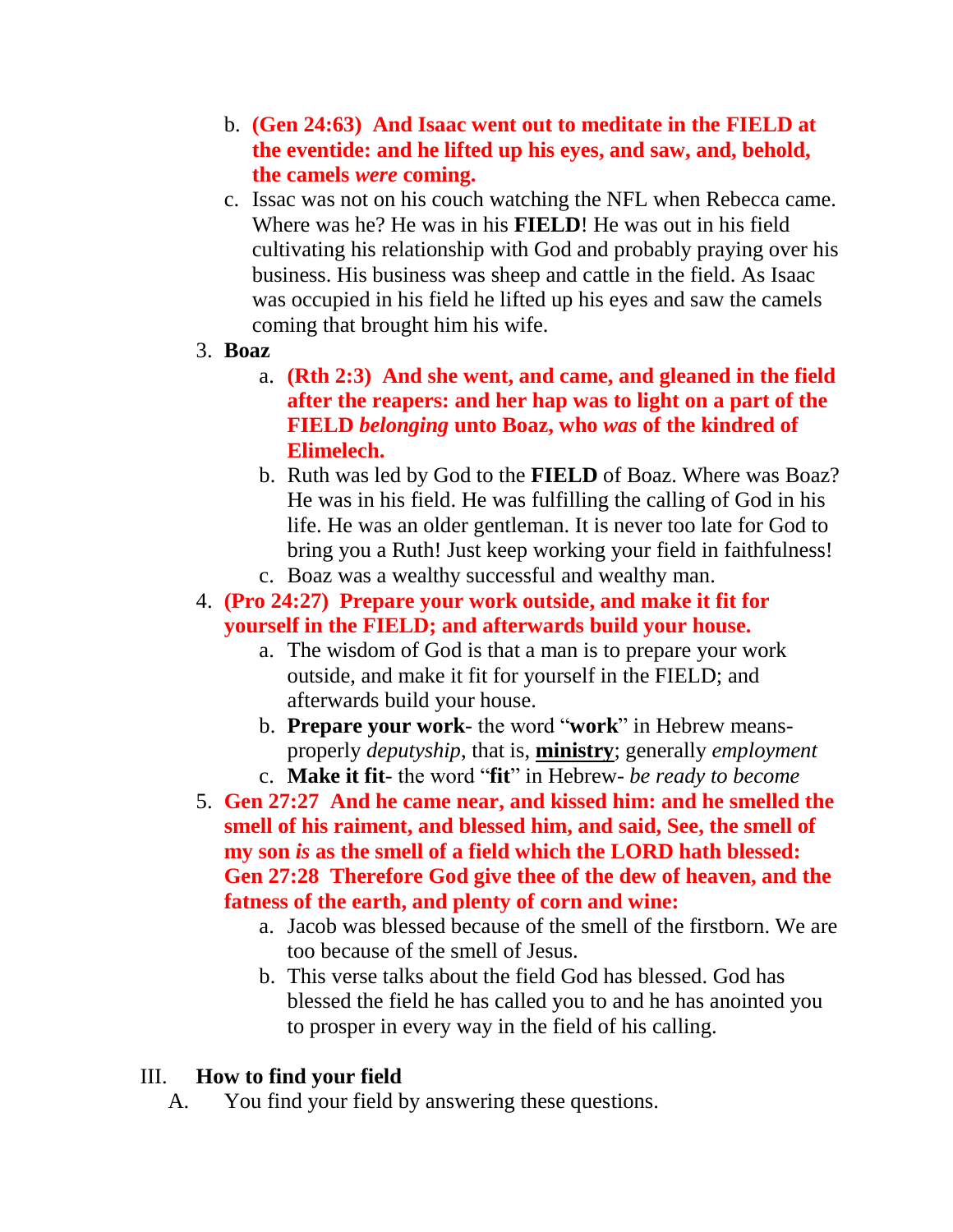- 1. What are you gifted at?
	- a. **(Pro 18:16) A man's gift maketh room for him, and bringeth him before great men.**
- 2. Where is your passion and interest?
	- a. **(Php 2:13) For it is God which works in you both to desire and to do of** *his* **good pleasure.**
- B. You find your field by prayer.
	- 1. **Col 1:9 For this cause we also, since the day we heard** *it,* **do not cease to pray for you, and to desire that ye might be filled with the knowledge of his will in all wisdom and spiritual understanding;**

**Col 1:10 That ye might walk worthy of the Lord unto all pleasing, being fruitful in every good work, and increasing in the knowledge of God;** 

- C. You will be blessed in your field by starting at the bottom in your field and working up. The only time you start at the top is when you are digging a hole.
	- 1. **Zec 4:10 For who hath despised the day of small things**
	- 2. **Luk 16:10 He that is faithful in that which is least is faithful also in much: and he that is unjust in the least is unjust also in much.**

#### IV. **Being cleavable**

1**.(Gen 2:24) Therefore shall a man leave his father and his mother, and shall cleave unto his wife: and they shall be one flesh.**

- b. Cleave here in the Hebrew means to be glued to- To become attached. Many men have been attached and de-attached so many times in past relationships they have trouble attaching. You need healing and restoration to your soul.
- c. One of the biggest problems we have today is men that are not cleaving because they are not cleavable.
- d. How do you become cleavable? You develop integrity. Single men need to develop sexual integrity and be able to make and keep commitments.
- e. Men do this by renewing their mind to the Word of God.
- f. **Tit 2:4 That they may teach the young women to be sober, to love their husbands, to love their children, Tit 2:5** *To be* **discreet, chaste, keepers at home, good, obedient to their own husbands, that the word of God be not blasphemed.**

**Tit 2:6 Young men likewise exhort to be sober minded.**